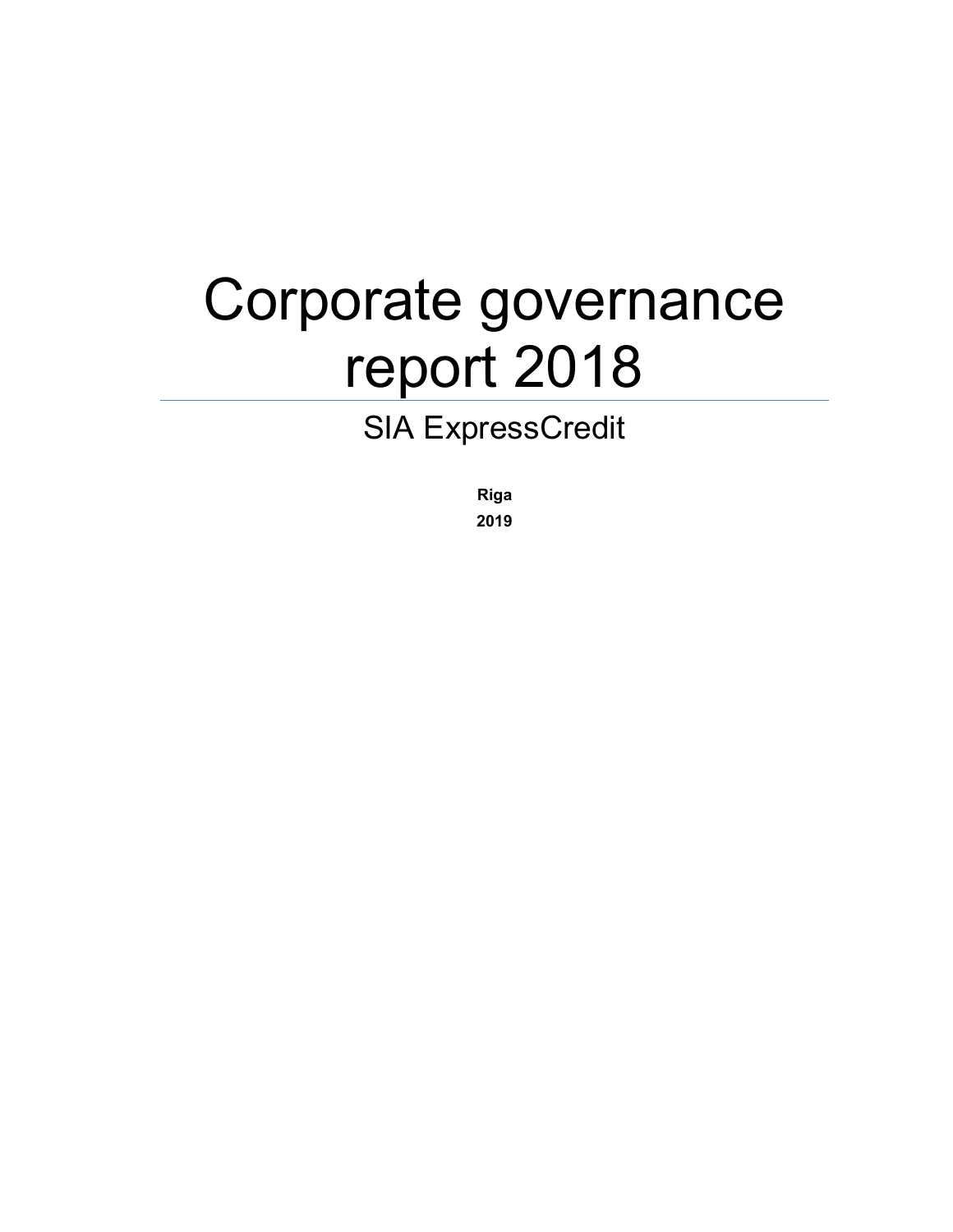# INTRODUCTION

SIA ExpressCredit (hereinafter ExpressCredit) Corporate Governance Report of the year 2018 (hereinafter – the Report) is prepared on the basis of the requirements of the second paragraph of section 56.2 of the Financial Instruments Market Act and NASDAQ OMX Riga "Corporate governance principles and recommendation on their implementation" issued in 2010. The Report is made by ExpressCredit Board.

Corporate governance principles were adjusted to ExpressCredit as much as possible and ExpressCredit complied with the biggest part of them, carrying out its operational activities. The Report informs also according to the principle "observe or explain" on those principles, which ExpressCredit observed partially or did not observe, and on the circumstances that justified it.

On behalf of SIA ExpressCredit management

 $\mathcal{L}_\text{max}$  , where  $\mathcal{L}_\text{max}$ Agris Evertovskis Chairman of the Board

\_\_\_\_\_\_\_\_\_\_\_\_\_\_\_\_ \_\_\_\_\_\_\_\_\_\_\_\_\_\_\_\_ \_\_\_\_\_\_\_\_\_\_\_\_\_\_\_\_ Kristaps Bergmanis Didzis Ādmīdiņš Ivars Lamberts Member of the Board Member of the Board Member of the Board

April 2019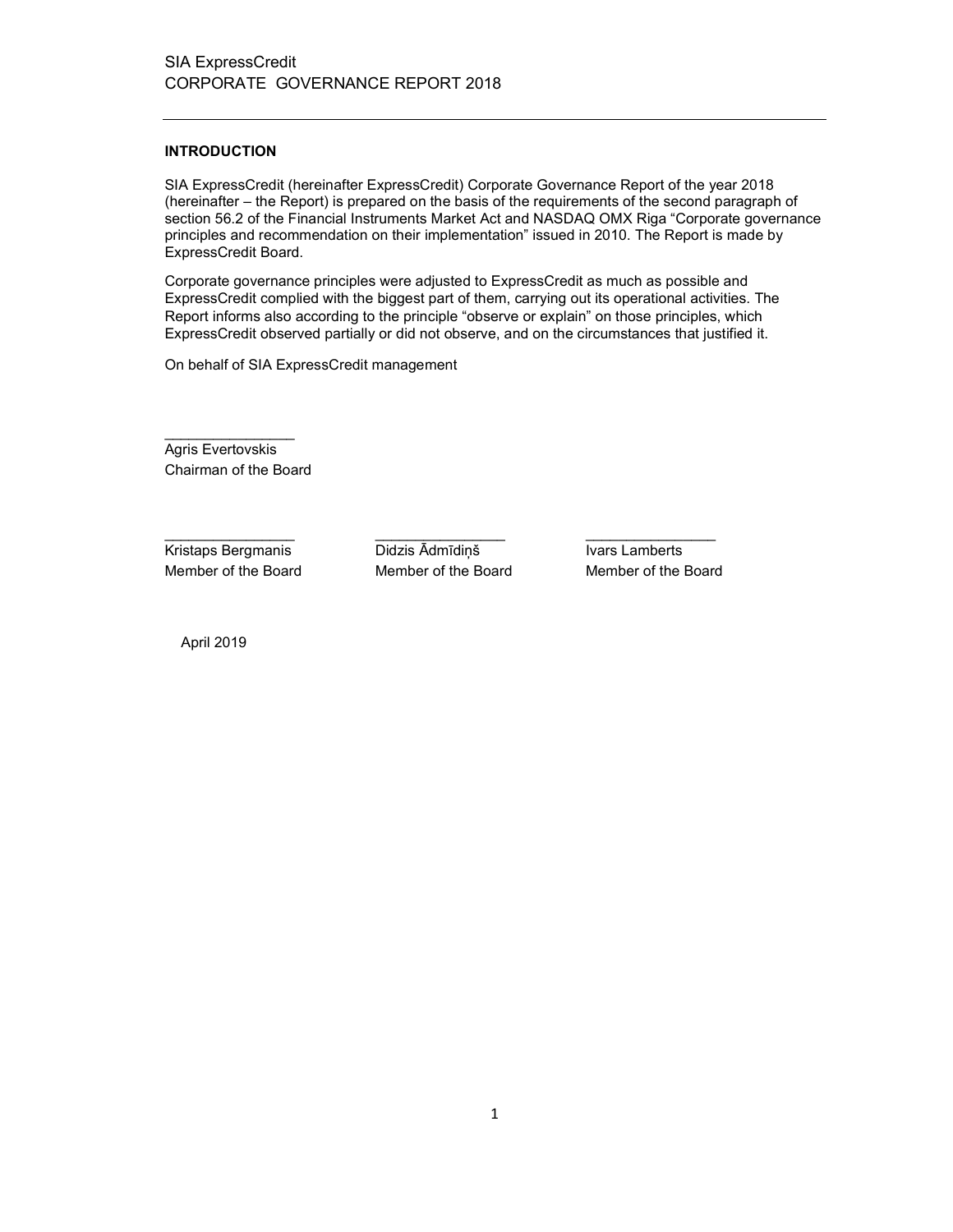# PRINCIPLES OF GOOD CORPORATE GOVERNANCE

# A. SHAREHOLDERS' MEETING

Shareholders realize their right to participate in the management of the Issuer at shareholders' meetings. In compliance with legal acts the Issuers shall call the annual shareholders' meeting as a minimum once a year. Extraordinary shareholders' meetings shall be called as required.

# 1. Ensuring shareholders' rights and participation at shareholders' meetings

The Issuers shall ensure equal attitude towards all the shareholders – holders of one category of shares. All shareholders shall have equal rights to participate in the management of the Issuer – to participate at shareholders' meetings and receive information that shareholders need in order to make decisions.

1.1. It shall be important to ensure that all the holders of shares of one category have also equal rights, including the right to receive a share of the Issuer's profit as dividends or in another way in proportion to the number of the shares owned by them if such right is stipulated for the shares owned by them.

#### ExpressCredit applies this principle.

1.2. The Issuer shall prepare a policy for the division of profit. In the preparation of the policy, it is recommended to take into account not only the provision of immediate benefit for the Issuer's shareholders by paying dividends to them but also the expediency of profit reinvesting, which would increase the value of the Issuer in future. It is recommended to discuss the policy of profit division at a shareholders' meeting thus ensuring that as possibly larger a number of shareholders have the possibility to acquaint themselves with it and to express their opinion on it. The Report shall specify where the Issuer's profit distribution policy is made available.

#### ExpressCredit applies this principle according to articles of association and covenants of the bond issue.

1.3. In order to protect the Issuer's shareholders' interest to a sufficient extent, not only the Issuers but also any other persons who in compliance with the procedure stipulated in legislative acts call, announce and organize a shareholders' meeting are asked to comply with all the issues referred to in these Recommendations in relation to calling shareholders' meetings and provision of shareholders with the required information.

# ExpressCredit applies this principle. Shareholders' Meetings have been called by the Board of ExpressCredit in compliance with the law and Statutes.

1.4. Shareholders of the Issuers shall be provided with the possibility to receive in due time and regularly all the required information on the relevant Issuer, participate at meetings and vote on agenda issues. The Issuers shall carry out all the possible activities to achieve that as many as possible shareholders participate at meetings; therefore, the time and place of a meeting should not restrict the attendance of a meeting by shareholders. Therefore, it should not be admissible to change the time and place of an announced shareholders' meeting shortly before the meeting, which thus would hinder or even make it impossible for shareholders to attend the meeting.

#### ExpressCredit applies this principle. It's current shareholder representatives and/ or shareholders are engaged in daily running of the business. There have not been any of the mentioned obstacles for participation at the Shareholders' Meeting.

1.5. The Issuers shall inform their shareholders on calling a shareholders' meeting by publishing a notice in compliance with the procedure and the time limits set forth in legislative acts. The Issuers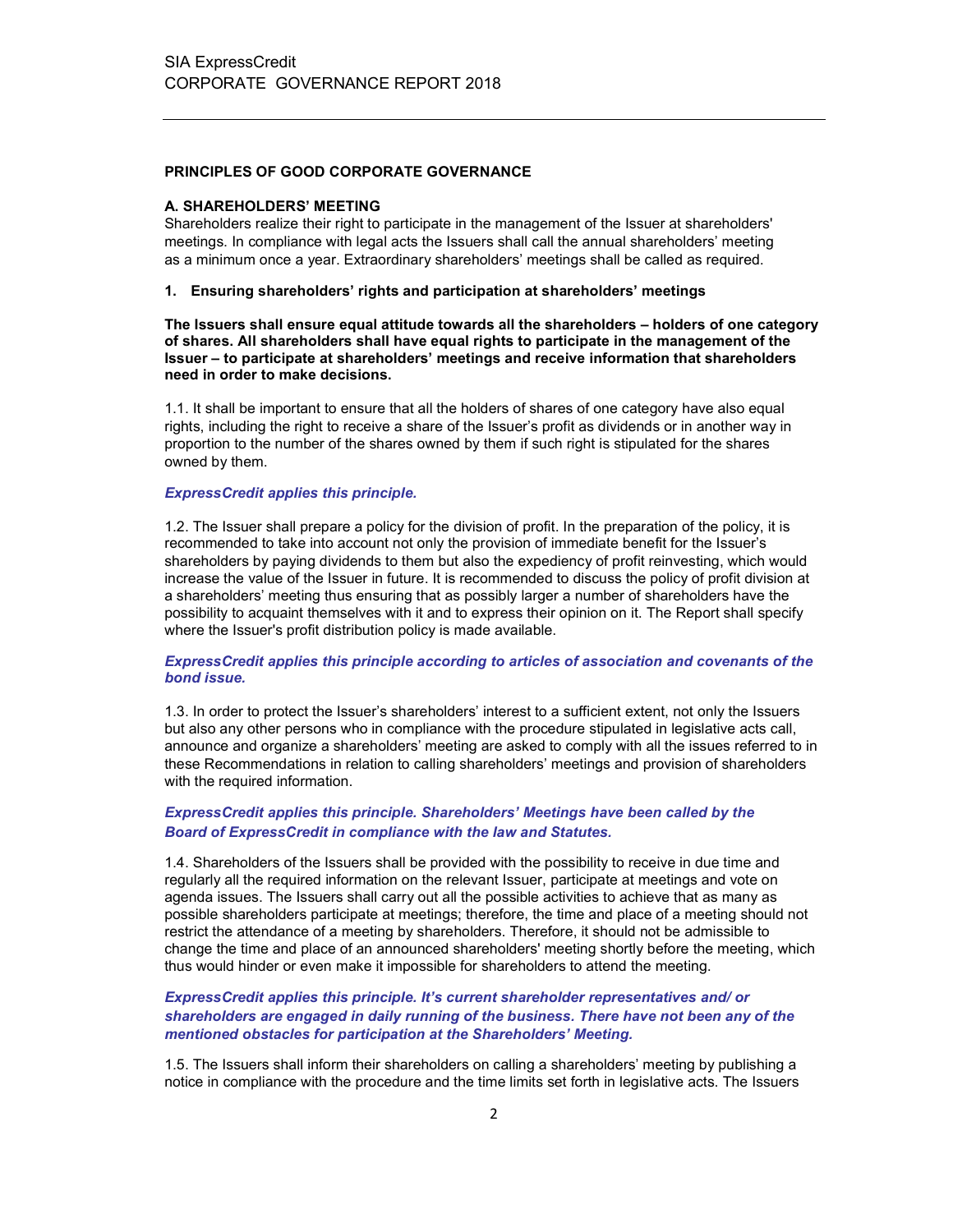are asked to announce the shareholders' meeting as soon as the decision on calling the shareholders' meeting has been taken; in particular, this condition applies to extraordinary shareholders' meetings. The information on calling a shareholders' meeting shall be published also on the Issuer's website on the Internet, where it should be published also at least in one foreign language. It is recommended to use the English language as the said other language so that the website could be used also by foreign investors. When publishing information on calling a shareholders' meeting, also the initiator of calling the meeting shall be specified.

# ExpressCredit does not apply this principle. It's current shareholder representatives and/ or shareholders are engaged in daily running of the business.

1.6. The Issuer shall ensure that compete information on the course and time of the meeting, the voting on decisions to be adopted, as well as the agenda and draft decisions on which it is planned to vote at the meeting is available in due time to the shareholders. The Issuers shall also inform the shareholders whom they can address to receive answers to any questions on the arrangements for the shareholders' meeting and the agenda issues and ensure that the required additional information is provided to the shareholders.

#### ExpressCredit applies this principle.

1.7. The Issuer shall ensure that at least 14 (fourteen) days prior to the meeting the shareholders have the possibility to acquaint themselves with the draft decisions on the issues to be dealt with at the meeting, including those that have been submitted additionally already after the announcement on calling the meeting. The Issuer shall ensure the possibility to read a complete text of draft decisions, especially if they apply to voting on amendments to the Issuer's statutes, election of the Issuer's officials, determination of their remuneration, division of the Issuer's profit and other issues.

#### ExpressCredit applies this principle.

1.8. In no way may the Issuers restrict the right of shareholders to nominate representatives of the shareholders for council elections. The candidates to the council and candidates to other offices shall be nominated in due time so that the information on the said persons would be available to the shareholders to the extent as stipulated in Clause 1.9 of this Section as minimum 14 (fourteen) days prior to the shareholders' meeting.

#### ExpressCredit applies this principle.

1.9. Especially, attention should be paid that the shareholders at least 14 (fourteen) days prior to the shareholders' meeting have the possibility to acquaint themselves with information on council member candidates and audit committee member candidates whose approval is planned at the meeting. When disclosing the said information, also a short personal biography of the candidates shall be published.

# ExpressCredit applies this principle in accordance with the laws and regulations of the Republic of Latvia.

1.10. The Issuer may not restrict the right of shareholders to consult among them during a shareholders' meeting if it is required in order to adopt a decision or to make clear some issue.

#### ExpressCredit applies this principle.

1.11. To provide shareholders with complete information on the course of the shareholders' meeting, the Issuer shall prepare the regulations on the course of shareholders' meeting, in which the agenda of shareholders' meeting and the procedure for solving any organizational issues connected with the shareholders' meeting (e.g., registration of meeting participants, the procedure for the adoption of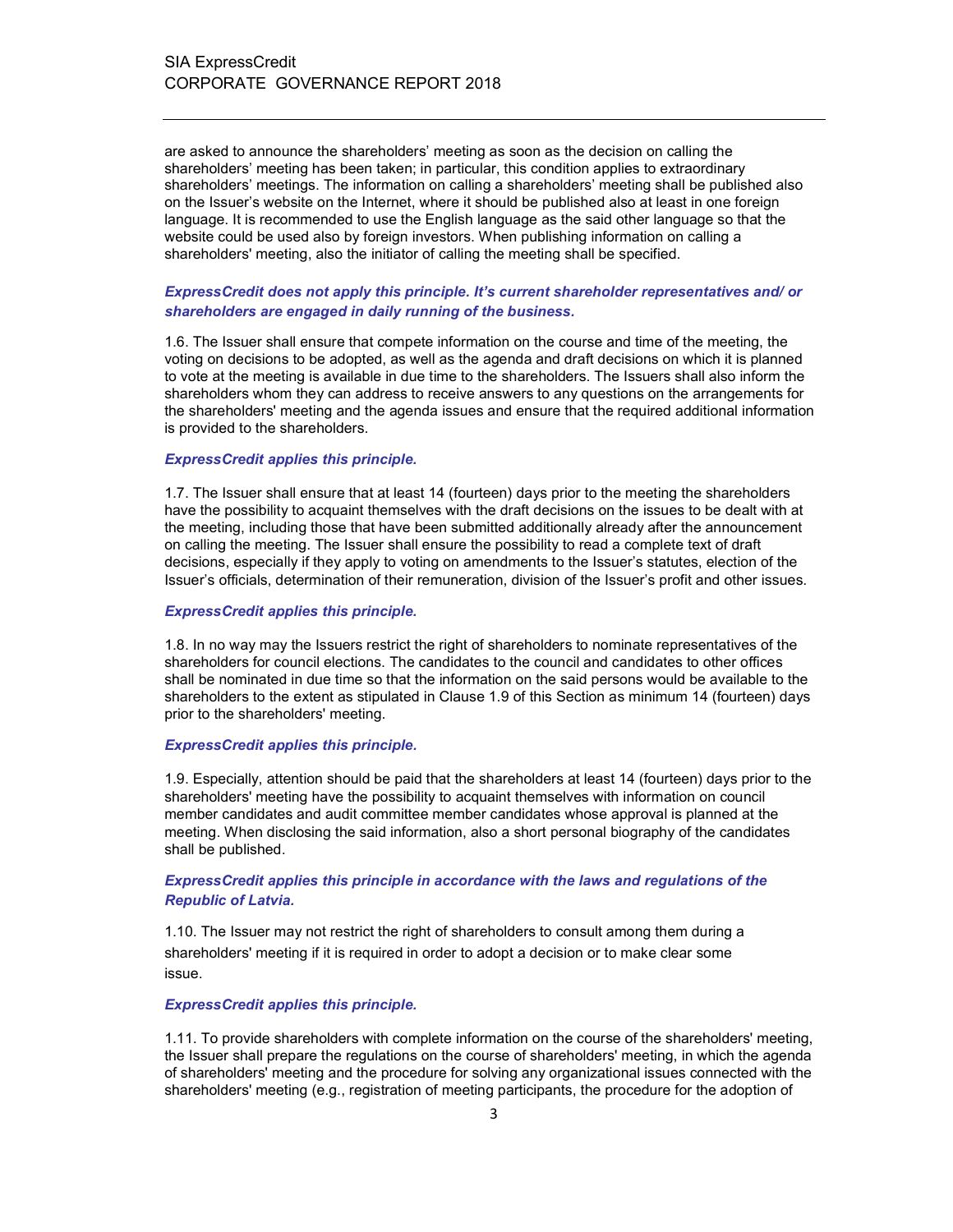decisions on the issues to be dealt with at the meeting, the Issuer's actions in case any of the issues on the agenda is not dealt with, if it is impossible to adopt a decision etc.) . The procedures adopted by the Issuer in relation to participation in voting shall be easy to implement.

#### ExpressCredit applies this principle.

1.12. The Issuer shall ensure that during the shareholders' meeting the shareholders have the possibility to ask questions to the candidates to be elected at the shareholders' meeting and other attending representatives of the Issuer. The Issuer shall have the right to set reasonable restrictions on questions, for example, excluding the possibility that one shareholder uses up the total time provided for asking of questions and setting a time limit of speeches.

# ExpressCredit applies this principle.

1.13. Since, if a long break of meeting is set, the right of shareholders to dispose of freely with their shares is hindered for an undetermined time period, it shall not be recommended to announce a break during a shareholders' meeting. The conditions upon which it is possible to announce a break shall be stipulated also in the regulations on the course of meeting. A break of meeting may be a lunch break, a short break (up to 30 minutes) etc.

# ExpressCredit applies this principle.

1.14. When entering the course and contents of discussions on the agenda issues to be dealt with at the shareholders' meeting in the minutes of shareholders' meeting, the chairperson of the meeting shall ensure that, in case any meeting participant requires it, particular debates are reflected in the minutes or that shareholder proposal or questions are appended thereto in written form.

#### ExpressCredit applies this principle.

# 2. Participation of members and member candidates of the Issuer's management institutions at shareholders' meetings Shareholders' meetings shall be attended by the Issuer's board members, auditors, and as possibly many council members.

2.1. The attendance of members of the Issuer's management institutions and auditor at shareholders' meetings shall be necessary to ensure information exchange between the Issuer's shareholders and members of management institutions as well as to fulfil the right of shareholders to receive answers from competent persons to the questions submitted. The attendance of the auditor shall not be mandatory at shareholders' meetings at which issues connected with the finances of the Issuer are not dealt with. By using the right to ask questions shareholders have the possibility to obtain information on the circumstances that might affect the evaluation of the financial report and the financial situation of the Issuer.

# ExpressCredit applies this principle partially. It's current shareholder representatives and/ or shareholders are engaged in daily running of the business, the Auditor normally does not attend shareholders' meetings unless specifically invited.

2.2. Shareholders' meetings shall be attended by the Issuer's official candidates whose election is planned at the meeting. This shall in particular apply to council members. If a council member candidate or auditor candidate is unable to attend the shareholders' meeting due to an important reason, then it shall be admissible that this person does not attend the shareholders' meeting. In this case, all the substantial information on the candidate shall be disclosed before the shareholders' meeting.

#### ExpressCredit applies this principle.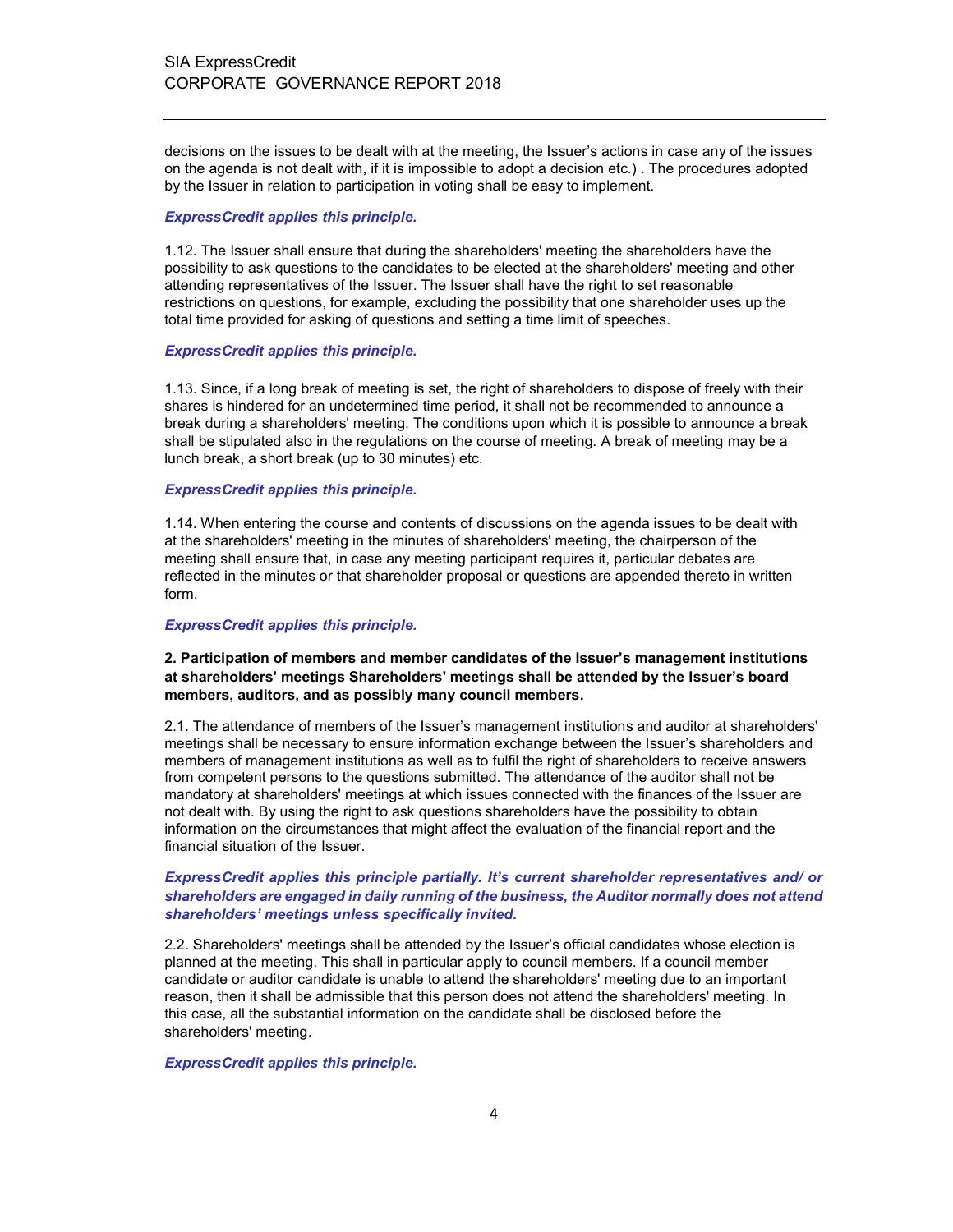2.3. During shareholders' meetings, the participants must have the possibility to obtain information on officials or official candidates who do not attend the meeting and reasons thereof. The reason of nonattendance should be entered in the minutes of shareholders' meeting.

# ExpressCredit applies this principle.

# B. BOARD

The board is the Issuer's executive institution, which manages and represents the Issuer in its everyday business, therefore the Issuer shall ensure that it is efficient, able to take decisions, and committed to increase the value of the company, therefore its obligations and responsibilities have to be clearly determined.

# 3. Obligations and responsibilities of the Board

# The Issuers shall clearly and expressively determine the obligations and authorities of the board and responsibilities of its members, thus ensuring a successful work of the board and an increase in the Issuer's value.

3.1. The board shall have the obligation to manage the business of the Issuer, which includes also the responsibility for the realization of the objectives and strategies determined by the Issuer and the responsibility for the results achieved. The board shall be responsible for the said to the council and the shareholders' meeting. In fulfilment of its obligations, the board shall adopt decisions guided by interests of all the shareholders and preventing any potential conflict of interests.

# ExpressCredit applies this principle.

3.2. The powers of the board shall be stipulated in the Board Regulations or a similar document, which is to be published on the website of the Issuer on the Internet. This document must be also available at the registered office of the Issuer.

# ExpressCredit applies this principle.

3.3 The board shall be responsible also for the compliance with all the binding regulatory acts, risk management, as well as the financial activity of the Issuer.

3.4 The board shall perform certain tasks, including:

- 1) corporate strategies, work plan, risk control procedure, assessment and advancement of annual budget and business plans, ensuring control on the fulfilment of plans and the achievement of planned results;
- 2) selection of senior managers of the Issuer, determination of their remuneration and control of their work and their replacement, if necessary, in compliance with internal procedures (e.g. personnel policy adopted by the Issuer, remuneration policy etc.);
- 3) timely and qualitative submission of reports, ensuring also that the internal audits are carried out and the disclosure of information is controlled.

3.5. In annual reports, the board shall confirm that the internal risk procedures are efficient and that the risk management and internal control have been carried out in compliance with the said control procedures throughout the year.

3.6. It shall be preferable that the board submits decisions that determine the objectives and strategies for achievement thereof (participation in other companies, acquisition or alienation of property, opening of representation offices or branches, expansion of business etc.) to the Issuer's council for approval.

# ExpressCredit applies these principles.

# 4. Board composition and requirements for board members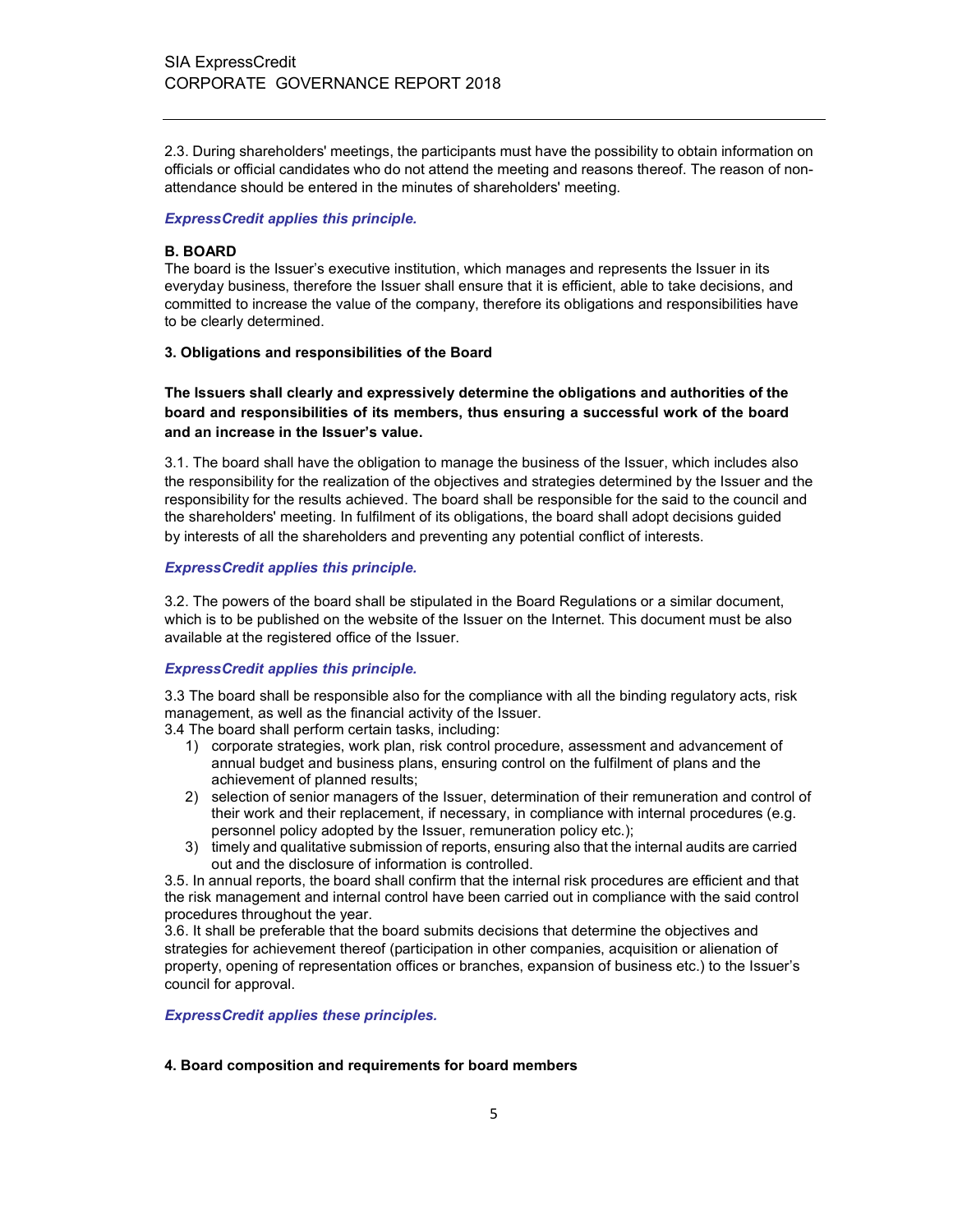#### A board composition approved by the Issuer shall be able to ensure sufficiently critical and independent attitude in assessing and taking decisions.

4.1. In composing the board, it shall be observed that every board member has appropriate education and work experience. The Issuer shall prepare a summary of the requirements to be set for every board member, which specifies the skills, education, previous work experience and other selection criteria for every board member.

#### ExpressCredit applies this principle.

4.2. On the Issuer's website on the Internet, the following information on every Issuer's board member shall be published: name, surname, year of birth, education, office term, position, description of the last three year's professional experience, number of the Issuer's or its parent companies/subsidiaries shares owned by the member, information on positions in other capital companies.

#### ExpressCredit applies this principle.

4.3. In order to fulfil their obligations successfully, board members must have access in due time to accurate information on the activity of the Issuer. The board must be capable of providing an objective evaluation on the activity of the Issuer. Board members must have enough time for the performance of their duties.

#### ExpressCredit applies this principle.

4.4. It is not recommended to elect one and the same board member for more than four successive terms. The Issuer has to evaluate whether its development will be facilitated in the result of that and whether it will be possible to avoid a situation where greater power is concentrated in hands of one or a number of separate persons due to their long-term work at the Issuer. If, however, such election is admitted, it shall be recommended to consider to change the field of work of the relevant Board member at the Issuer.

#### ExpressCredit current shareholder representatives and/ or shareholders are Board members.

#### 5. Identification of interest conflicts in the work of board members

#### Every board member shall avoid any interest conflicts in his/her work and be maximally independent from any external circumstances and willing to assume responsibility for the decisions taken and comply with the general ethical principles in adopting any decisions connected with the business of the Issuer.

5.1 It shall be the obligation of every board member to avoid any, even only supposed, interest conflicts in his/her work. In taking decisions, board members shall be guided by the interests of the Issuer and not use the cooperation offers proposed to the Issuer to obtain personal benefit. 5.2 On the occurrence of any interest conflict or even only on its possibility, a board member shall notify other board members without delay. Board members shall notify on any deal or agreement the Issuer is planning to conclude with a person who has close relationship or is connected with the board member in question, as well as inform on any interest conflicts occurred during the validity period of concluded agreements. For the purposes of these Recommendations the following shall be regarded as persons who have close relationship with a board member: spouses, a relative, including kinship of second degree or brother-in-law of first degree, or persons with whom the board member has had a common household for at least one year. For the purposes of these recommendations the following shall be regarded as persons who are connected with a board member: legal persons where the board member or a closely related to him/her person is a board or council member, performs the tasks of an auditor or holds another managing office in which he or she could determine or affect the business strategy of the respective legal entity.

5.3 Board members should not participate in taking decisions that could cause an interest conflict.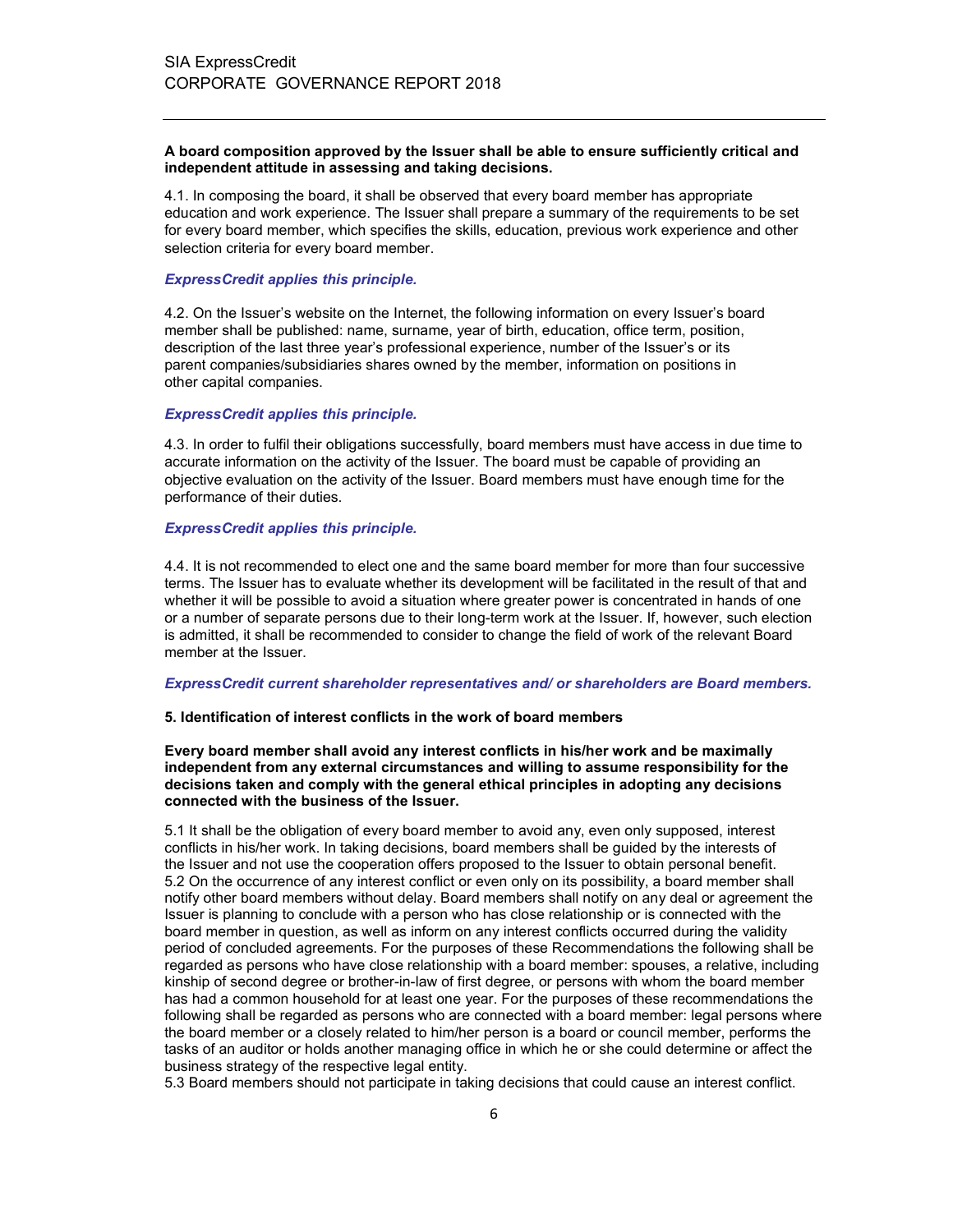#### ExpressCredit applies these principles.

#### C. COUNCIL

In compliance with legal acts a council is the institution that supervises the Issuer and represents interests of shareholders between meetings in cases stipulated in the law and in the statutes of the Issuer, supervises the work of the board.

#### 6. Obligations and responsibilities of the council

 The objective of the Issuer's council is to act in the interests of all the shareholders, ensuring that the value of the Issuer grows. The Issuer shall clearly determine the obligations of the council and the responsibility of the council members, as well as ensure that individual council members or groups thereof do not have a dominating role in decision making.

6.1 The functions of the council shall be set forth in the council regulation or a document equated thereto that regulates the work of the council, and it shall be published on the Issuer's website on the Internet. This document shall be also available at the Issuer's office. 6.2 The supervision carried out by the council over the work of the board shall include supervision over the achievement of the objectives set by the Issuer, the corporate strategy and risk management, the process of financial accounting, board's proposals on the use of the profit of the Issuer, and the business performance of the Issuer in compliance with the requirements of regulatory acts. The council should discuss every of the said matters and express its opinion at least annually, complying with frequency of calling council meetings as laid down in regulatory acts, and the results of discussions shall be reflected in the minutes of the council's meetings.

6.3 The council and every its member shall be responsible that they have all the information required for them to fulfil their duties, obtaining it from board members and internal auditors or, if necessary, from employees of the Issuer or external consultants. To ensure information exchange, the council chairperson shall contact the Issuer's board, inter alia the board chairperson, on a regular basis and discuss all the most important issues connected with the Issuer's business and development strategy, business activities, and risk management. 6.4 When determining the functions of the council, it should be stipulated that every council member has the obligation to provide explanations in case the council member is unable to participate in council meetings. It shall be recommended to disclose information on the council members who have not attended more than a half of the council meetings within a year of reporting, providing also the reasons for non-attendance.

# ExpressCredit does not apply above principles to the extent it is needed for the representation of shareholder interests.

#### 7. Council composition and requirements for council members

#### The council structure determined by the Issuer shall be transparent and understandable and ensure sufficiently critical and independent attitude in evaluating and taking decisions.

7.1 The Issuer shall require every council member as well as council member candidate who is planned to be elected at a shareholders' meeting that they submit to the Issuer the following information: name, surname, year of birth, education, office term as a council member, description of the last three year's professional experience, number of the Issuer's or its parent companies/subsidiaries shares owned by the member, information on positions in other capital companies. The said information shall be published also on the Issuer's website on the Internet, providing, in addition to the said information, also the term of office for which the council member is elected, its position, including also additional positions and obligations, if any.

7.2 When determining the requirements for council members as regards the number of additional positions, attention shall be paid that a council member has enough time to perform his or her duties in order to fulfil their duties successfully and act in the interests of the Issuer to a full extent.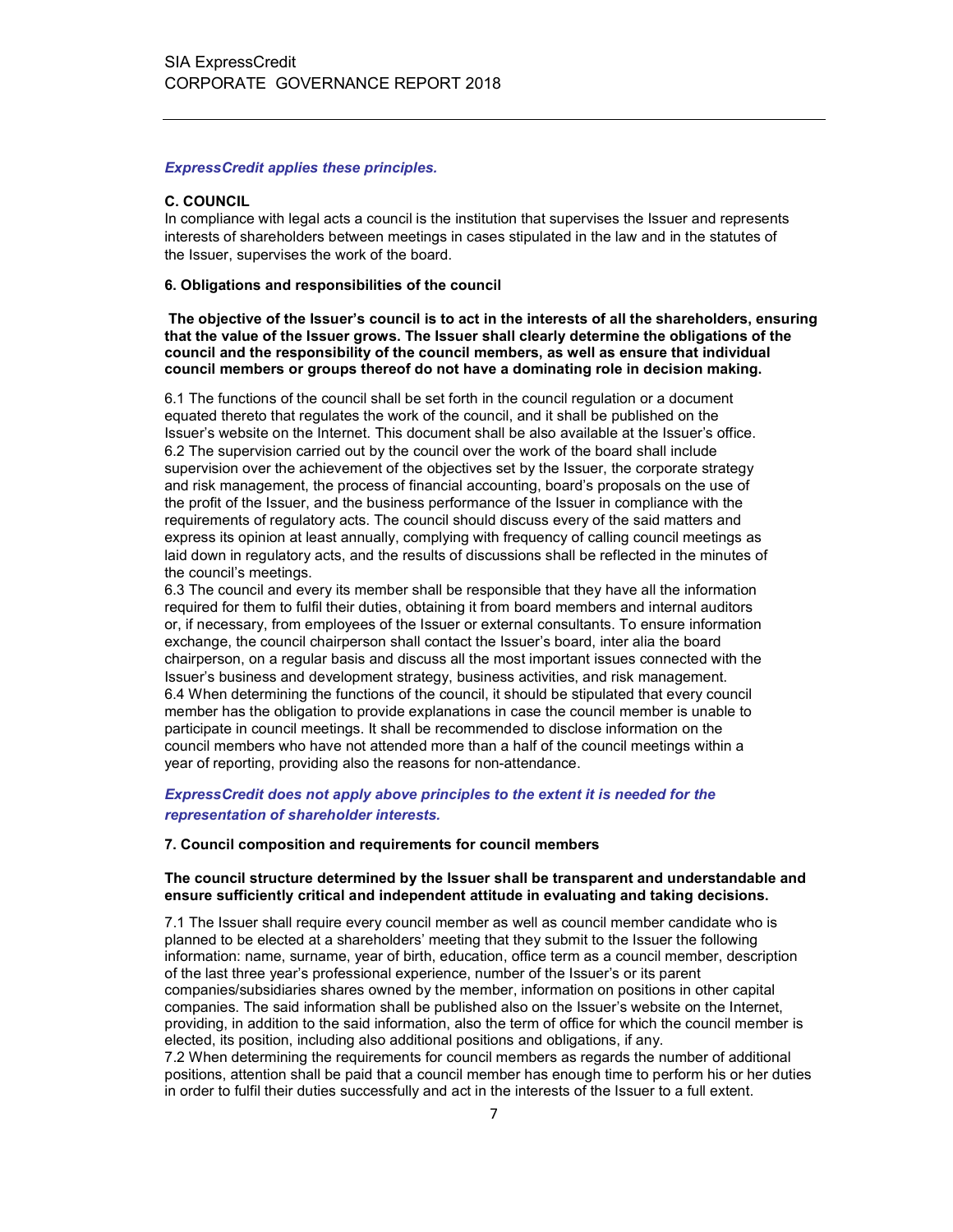7.3 In establishing the Issuer's council, the qualification of council members should be taken into account and assessed on a periodical basis. The council should be composed of individuals whose knowledge, opinions and experience is varied, which is required for the council to fulfil their tasks successfully.

7.4 Every council member in his or her work shall be as possibly independent from any external circumstances and have the will to assume responsibility for the decisions taken and comply with the general ethical principles when taking decisions in relation to the business of the Issuer. 7.5 It is impossible to compile a list of all the circumstances that might threaten the independence of council members or that could be used in assessing the conformity of a certain person to the status of an independent council member. Therefore, the Issuer, when assessing the independence of council members, shall be guided by the independence criteria of council members specified in the Annex hereto.

7.6 It shall be recommended that at least a half of council members are independent according to the independence criteria specified in the Annex hereto. If the number of council members is an odd number, the number of independent council members may be one person less than the number of the council members who do not conform to the independence criteria specified in the Annex hereto. 7.7 As independent shall be considered persons that conform to the independence criteria specified in the Annex hereto. If a council member does not conform to any of to the independence criteria specified in the Annex hereto but the Issuer does consider the council member in question to be independent, then it shall provide an explanation of its opinion in detail on the tolerances

permitted.

7.8 The conformity of a person to the independence criteria specified in the Annex hereto shall be evaluated already when the council member candidate in question has been nominated for election to the council. The Issuer shall specify in the Report who of the council members are to be considered as independent every year.

#### ExpressCredit applies these principles partially.

#### 8. Identification of interest conflicts in the work of council members

#### Every council member shall avoid any interest conflicts in his/her work and be maximally independent from any external circumstances. Council members shall comply with the general ethical principles in adopting any decisions connected with the business of the Issuer and assume responsibility for the decisions taken.

8.1. It shall be the obligation of every council member to avoid any, even only supposed, interest conflicts in his/her work. When taking decisions, board members shall be guided by the interests of the Issuer and not use the cooperation offers proposed to the Issuer to obtain personal benefit. 8.2 On the occurrence of any interest conflict or even only on its possibility, a council member shall notify other council members without delay. Council members shall notify on any deal or agreement the Issuer is planning to conclude with a person who has close relationship or is connected with the council member in question, as well as inform on any interest conflicts occurred during the validity period of concluded agreements. For the purposes of these recommendations the following shall be regarded as persons who have close relationship with a council member: spouses, a relative, including kinship of second degree or brother-in-law of first degree, or persons with whom the council member has had a common household for at least one year. For the purposes of these recommendations the following shall be regarded as persons who are connected with a council member: legal persons where the council member or a closely related to him/her person is a board or council member, performs the tasks of an auditor or holds another managing office in which he or she could determine or affect the business strategy of the respective legal entity.

8.3 A council member who is in a possible interest conflict should not participate in taking decisions that might be a cause of an interest conflict.

#### ExpressCredit applies these principles

# D. DISCLOSURE OF INFORMATION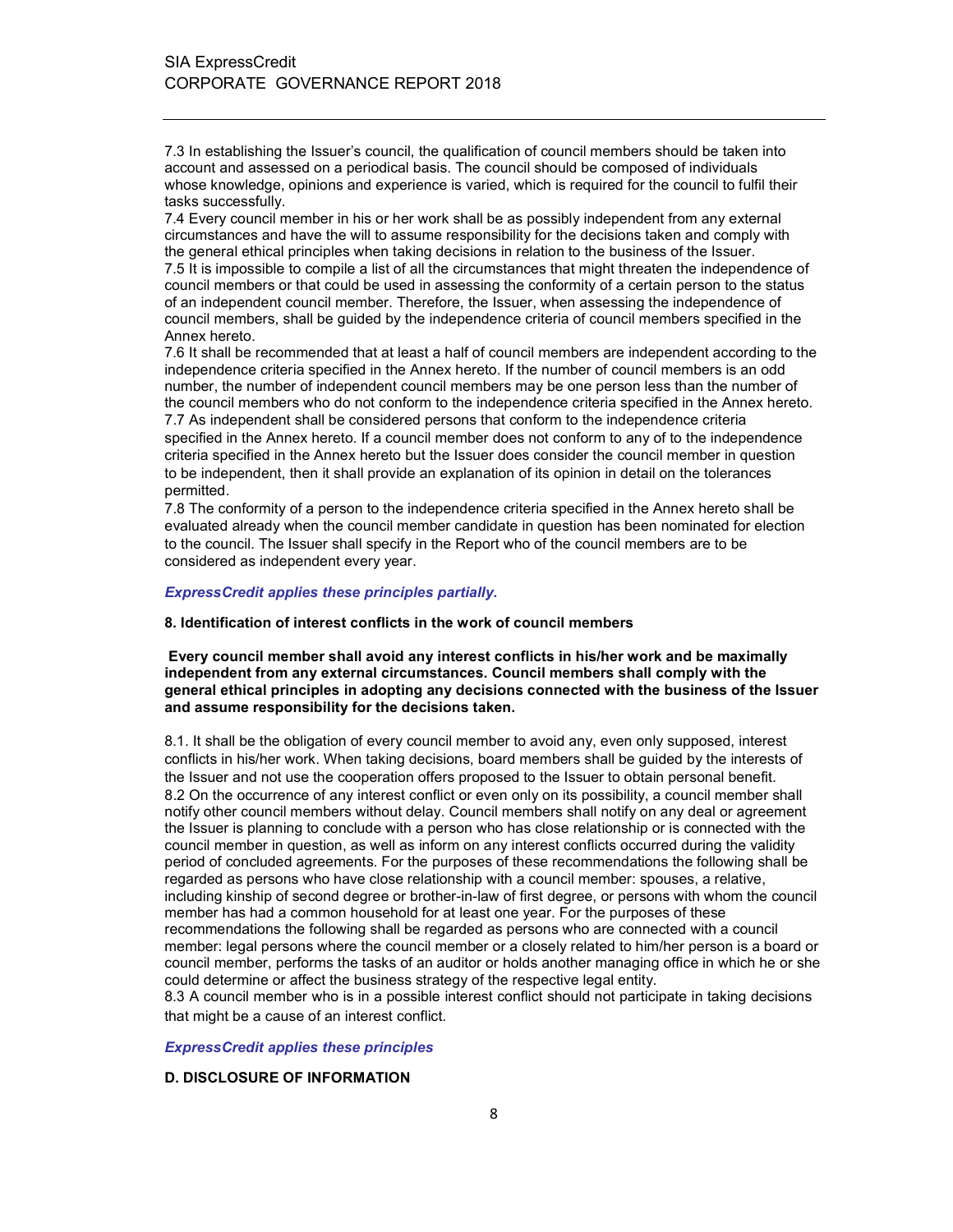Good practice of corporate governance for an Issuer whose shares are included in the market regulated by the Stock Exchange means that the information disclosed by the Issuer has to provide a view on the economic activity of the Issuer and its financial results. This facilitates a justified determination of the price of financial instruments in public circulation as well as the trust in finance and capital markets. Disclosure of information is closely connected with investor relations (hereinafter – the IR), which can be defined as the process of developing Issuer's relations with its potential and existing investors and other parties interested in the business of the Issuer.

#### 9. Transparency of the Issuer's business

The information disclosed by the Issuers shall be provided in due time and allowing the shareholders to assess the management of the Issuer, to get an idea on the business of the company and its financial results, as well as to take grounded decisions in relation to the shares owned by them.

9.1 The structure of corporate governance shall be established in a manner that ensures provision of timely and exhaustive information on all the substantial matters that concern the Issuer, including its financial situation, business results, and the structure of owners.

9.2 The information disclosed shall be checked, precise, unambiguous and prepared in compliance with high-quality standards.

#### ExpressCredit applies these principles.

9.3. The Issuers should appoint a person who would be entitled to contact the press and other mass media on behalf on the Issuer, thus ensuring uniform distribution of information and evading publication of contradictory and untruthful information, and this person could be contacted, if necessary, by the Stock Exchange and investors.

# ExpressCredit applies this principle. The contact person is indicated at the web site of NASDAQ OMX Riga.

9.4. The Issuers should ensure timely and compliant with the existing requirements preparation and disclosure of financial reports and annual reports of the Issuer. The procedure for the preparation of reports should be stipulated in the internal procedures of the Issuer.

#### ExpressCredit applies this principle.

#### 10. Investor relations

Considering that financial instruments of the Issuers are offered on a regulated market, also such activity sphere of the Issuers as investor relations (hereinafter – the IR) and the development and maintaining thereof is equally important, paying special attention to that all the investors have access to equal, timely and sufficient information.

10.1 The main objectives of the IR are the provision of accurate and timely information on the business of the Issuer to participants of finance market, as well as the provision of a feedback, i.e. receiving references from the existing and potential investors and other persons. In the realization of the IR process, it shall be born in mind that the target group consists not only of institutional investors and finance market analysts. A greater emphasis should be put on individual investors, and more importance should be attached to informing other interested parties: employees, creditors and business partners.

10.2 The Issuer shall provide all investors with equal and easily accessible important information related to the Issuer's business, including financial position, ownership structure and management. The Issuer shall present the information in a clear and understandable manner, disclosing both positive and negative facts, thus providing the investors with a complete and comprehensive information on the Issuer, allowing the investor to assess all information available before the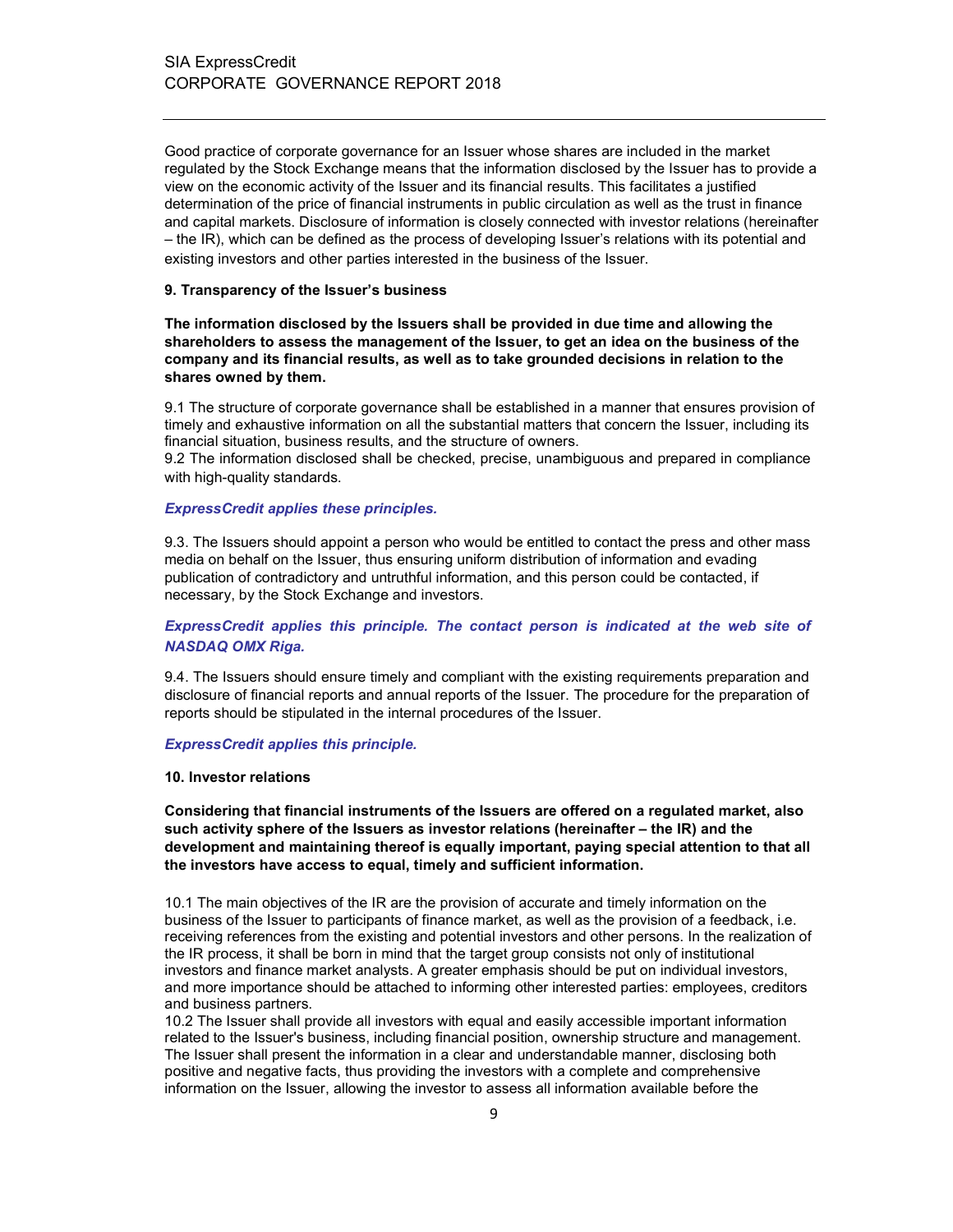#### decision making.

10.3 A number of channels shall be used for the information flow in the IR. The IR strategy of the Issuer shall be created using both the possibilities provided by technologies (website) and relations with mass media and the ties with the participants of finance market. Considering the development stage of modern technologies and the accessibility thereof, the Internet is used in the IR of every modern company. This type of media has become one of the most important means of communications for the majority of investors.

# ExpressCredit partly applies these principles.

10.4. The basic principles that should be observed by the Issuers in preparing the IR section of their websites:

- 1) the IR section of website shall be perceived not only as a store of information or facts but also as one of the primary means of communication by means of which it is possible to inform the existing and potential shareholders;
- 2) all the visitors of the IR section of website shall have the possibility to obtain conveniently all the information published there. Information on websites shall be published in all the foreign languages in which the Issuer normally distributes information so that in no way would foreign investors be discriminated, however, it shall be taken into account that information must be disclosed at least in Latvian and English;
- 3) It shall be recommended to consider a solution that would allow the existing and potential investors to maintain ties with the Issuer by using the IR section of website – submit questions and receive answers thereto, order the most recent information, express their opinions etc.;
- 4) the information published on websites shall be updated on a regular basis, and the news in relation to the Issuer and its business shall be published in due time. It shall not be admissible that outdated information that could mislead investors is found on websites;
- 5) after the website is created the creators themselves should assess the IR section of the website from the point of view of users – whether the information of interest can be found easily, whether the information published provides answers to the most important questions etc.

#### ExpressCredit partly applies this principle.

10.5. The Issuer shall ensure that at least the following information is contained in the IR section of website:

- 1) general information on the Issuer history of its establishment and business, registration data, description of industry, main types of business;
- 2) Issuer's Report ("comply or explain") on the compliance with the principles of corporate governance;
- 3) Number of issued and paid financial instruments, specifying how many of them are included in a regulated market;
- 4) information on shareholders' meetings, draft decisions to be examined, decisions adopted at least for the last year of report;
- 5) Issuer's statutes;
- 6) Issuer's board or council regulation or a document equated thereto that regulates its work, as well as the Issuer's remuneration policy (or a reference where it is made available) and the shareholders' meeting procedure regulation, if such has been adopted;
- 7) Information on the performance of the Issuer's Audit Committee;
- 8) information on present Issuer's council and board members (on each individually): work experience, education, number of the Issuer's shares owned by the member (as at the beginning of year; the
- 9) information shall be updated as required but at least annually), information on positions in other capital companies, and the term of office of board and council members;
- 10) Issuer's shareholders which/who own at least 5% of the Issuer's shares; and information on changes of shareholders;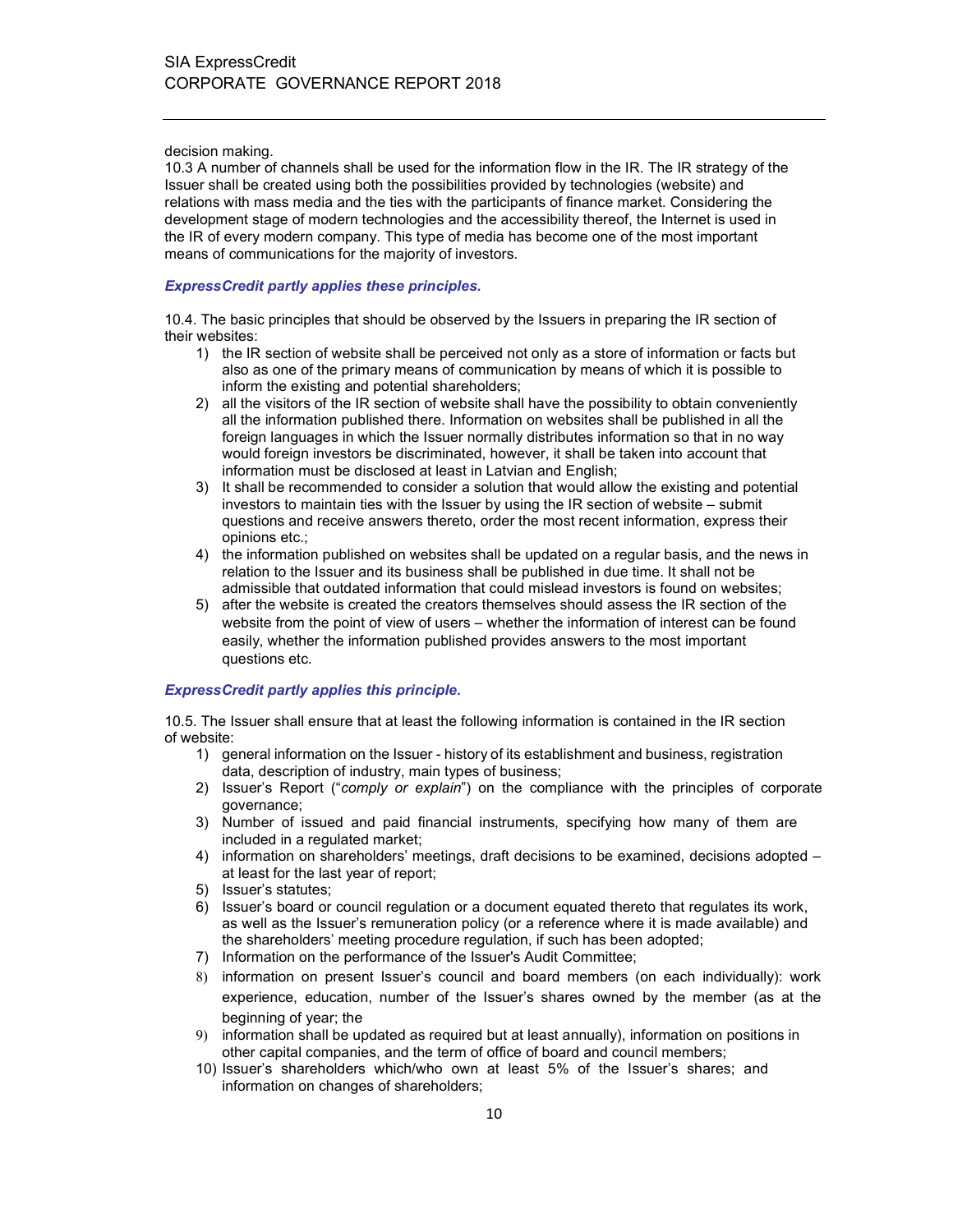- 11) Financial reports and annual reports of the Issuer prepared in compliance with the procedure specified in legal acts and the Stock Exchange regulations;
- 12) Any other information to be disclosed by the Issuer, e.g. information on any substantial events, Issuer's press releases, archived information on Issuer's financial and annual reports on previous periods etc.

#### ExpressCredit partly applies this principle.

#### E. INTERNAL CONTROL AND RISKMANAGEMENT

The purpose of internal control and risk management is to ensure efficient and successful work of the Issuer, the truthfulness of the information disclosed and conformity thereof to the relevant regulatory acts and business principles. Internal control helps the board to identify the shortcomings and risks in the management of the Issuer as well as facilitates that the council's task - to supervise the work of the board - is fulfilled efficiently.

#### 11. Principles of the Issuer's internal and external control

# To ensure successful work of the Issuer, it shall be necessary to plan regular its controls and to determine the procedure of internal and external (audit) control.

11.1. To ensure successful operation, the Issuer shall control its work on a regular basis and define the procedure of internal control.

#### ExpressCredit applies this principle.

11.2. The objective of risk management is to ensure that the risks connected with the commercial activity of the Issuer are identified and supervised. To ensure an efficient risk management, it shall be necessary to define the basic principles of risk management. It is recommended to characterize the most essential potential and existing risks in relation to the business of the Issuer.

#### ExpressCredit applies this principle.

11.3. Auditors shall be granted access to the information required for the fulfilment of the auditor's tasks and the possibility to attend council and board meetings at which financial and other matters are dealt with.

#### ExpressCredit applies this principle.

11.4. Auditors shall be independent in their work and their task shall be to provide the Issuer with independent and objective auditing and consultation services in order to facilitate the efficiency of the Issuer's business and to provide support in achieving the objectives set for the Issuer's management by offering a systematic approach for the assessment and improvement of risk management and control processes.

#### ExpressCredit applies this principle.

11.5. It shall be recommended to carry out an independent internal control at least annually in order to assess the work of the Issuer, including its conformity to the procedures approved by the Issuer.

#### ExpressCredit applies this principle.

11.6. When approving an auditor, it is recommended that the term of office of one auditor is not the same as the term of office of the board.

#### ExpressCredit applies this principle.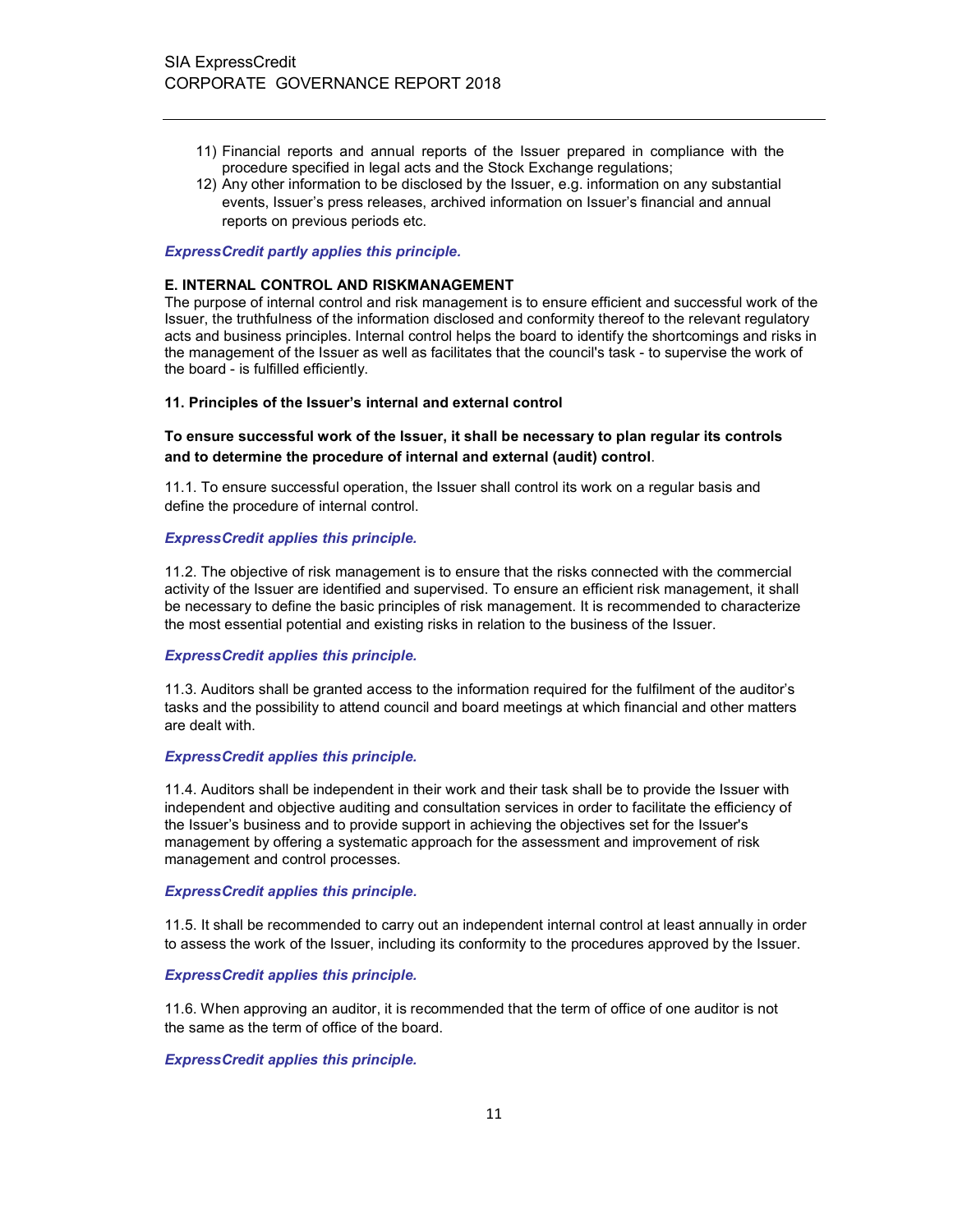#### 12. Audit Committee

The Audit Committee shall be established by a resolution of the Issuer's shareholders' meeting, and its operations and scope of responsibilities shall be set as guided by the legislation.

12.1. The functions and responsibility of the Audit Committee should be specified in the regulation of the committee or a comparable document.

# ExpressCredit has not implemented this principle. The functions and responsibility of the Audit Committee is set in the Law on the Financial instruments Market.

12.2. To assure an efficient functioning of the Audit Committee, it is recommended that at least three of its members have adequate knowledge in accounting and financial reporting, because issues related to the Issuer's financial reports and control are in the focus of the Audit Committee's operations.

#### ExpressCredit applies this principle. Since the Issuer qualifies for the criteria mentioned in paragraph 1, clause 31 of the Financial Instruments Market, the function of Audit Committee is performed by the Issuer's council.

12.3. All Audit Committee members shall have access to the information about the accounting principles practiced by the Issuer. Board shall advise the audit Committee as to the approaches to significant and unusual transactions, where alternative evaluations are possible, and shall ensure that the Audit Committee has access to all information that has been specified in the legislation.

### ExpressCredit applies this principle.

12.4. The Issuer shall ensure that its officials, board members and staff release the information to the Audit Committee that is necessary for its operations. The Audit Committee should also be entitled to carry out an independent investigation in order to identify, within its scope, any violations in the Issuer' activities.

#### ExpressCredit applies this principle.

12.5. Within its scope, the Audit Committee shall adopt resolutions, and is accountable to the shareholders' meeting for its operations.

### ExpressCredit applies this principle.

#### F. REMUNERATION POLICY

13. General principles, types and criteria for setting remuneration

The policy of the remuneration of board and council members – type, structure and amount of remuneration - is one of the spheres where persons involved has a potentially greater risk to find themselves in a conflict of interest situation. To avoid it, the Issuer shall develop a clear remuneration policy, specifying general principles, types and criteria for the remuneration to be awarded to the board or council members.

13.1. The Issuers are called on to develop a remuneration policy in which the main principles for setting the remuneration, possible remuneration schemes and other essential related issues are determined. While preparing the remuneration policy Issuer should ensure that the remuneration of management and supervisory board members is proportionate to the remuneration of the Issuer's executive and managing directors and other employees.

ExpressCredit partly applies this principle. Shareholders review remuneration policies in the interests of the entity.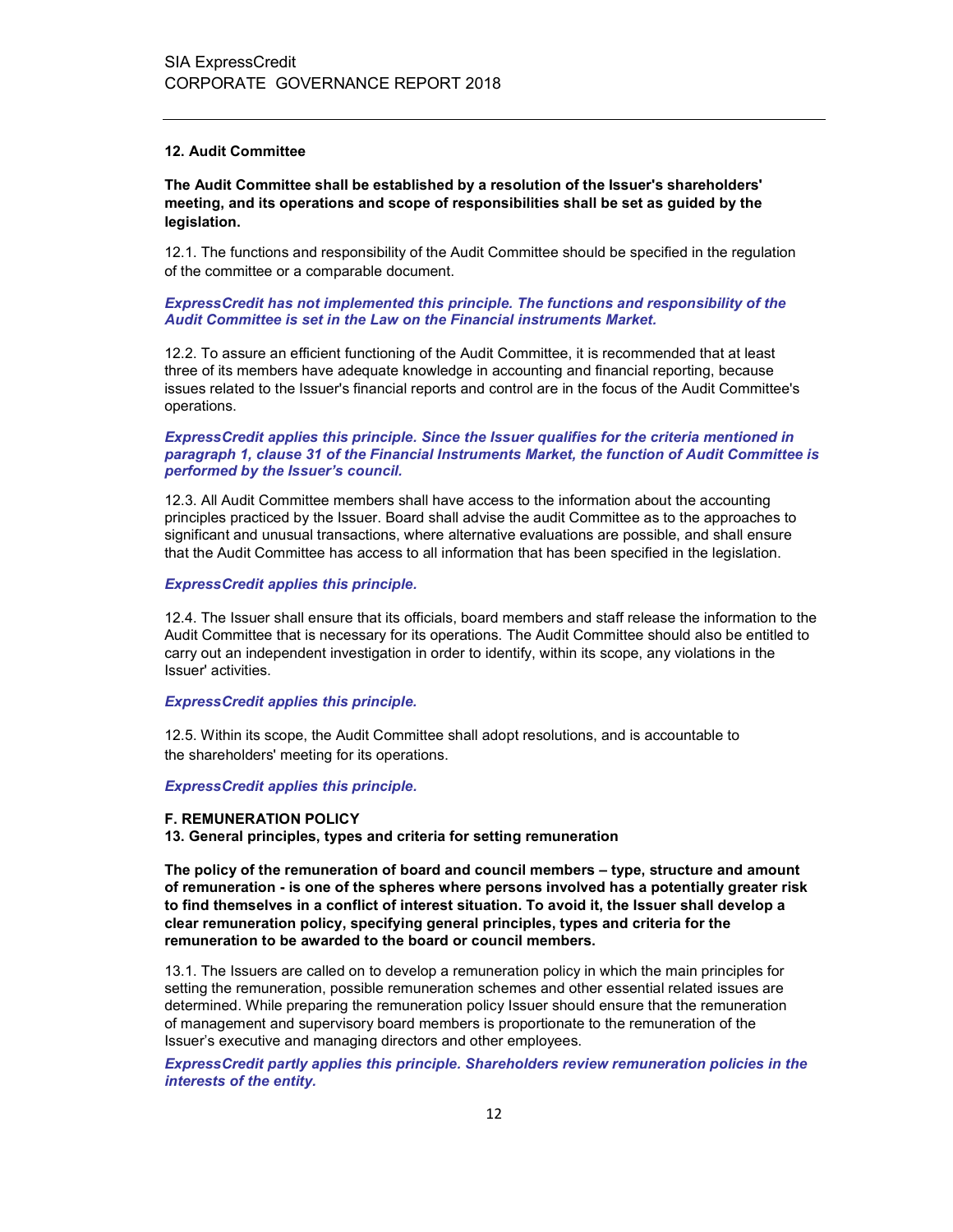13.2. Without limiting the role and operations of the Issuer's management bodies responsible for setting remuneration to the board and council members, the drafting of the remuneration policy should be made a responsibility of the Issuer's board, which during the preparation of a draft policy should consult with the Issuer's council. In order to avoid conflicts of interest and to monitor the management board remuneration policy, the Issuer should appoint a responsible person having sufficient experience and knowledge in the field of remuneration for development of the remuneration policy.

#### ExpressCredit partly applies this principle. Shareholders review remuneration policies in the interests of the entity.

13.3. Should the remuneration policy contain a remuneration structure with a variable part in the form of the Issuer's shares or share options or any other payments, including premiums, it should be linked to previously defined short-term and long-term goals and performance criteria. If remuneration depends on fulfilment of short-term goals only, it is not likely to encourage an interest in the company's growth and improved performance in the long-term. The scope and structure of the remuneration should depend on the business performance of the company, share price and other Issuer's events.

# This principle is not relevant for ExpressCredit. ExpressCredit's remuneration policy does not provide for employee share options, shares or variable part of the remuneration.

13.4. While setting the variable part of remuneration, Issuer should set limits on the variable component(s). The non-variable part of remuneration should be sufficient to allow the Issuer to withhold variable part of remuneration when necessary.

#### This principle is not relevant for ExpressCredit.

13.5. Where a variable part of remuneration provides Issuer's shares, share options or any other acquisition rights thereof, it should be desirable to prescribe a minimum non-used period of time.

# This principle is not relevant for ExpressCredit. ExpressCredit's remuneration policy does not provide for employee share options, shares or variable part of the remuneration.

13.6. Remuneration policy should include provisions that permit the Issuer to reclaim variable part of remuneration that were awarded on the basis of data which subsequently proved to be manifestly misstated. Such provision should be included in contracts concluded between the respective executives and the Issuer.

#### This principle is not relevant for ExpressCredit.

13.7. Remuneration schemes that include Issuer's shares as remuneration may theoretically cause loss to the Issuer's existing shareholders because the share price might drop due to a new issue of shares. Therefore, prior to the preparation and approval of this type of remuneration, it shall be required to assess the possible benefits or losses.

# This principle is not relevant for ExpressCredit. ExpressCredit's remuneration policy does not provide for employee share options, shares or variable part of the remuneration.

13.8. When preparing the remuneration policy where a variable part is in the form of the Issuer's shares or share options, the Issuer shall be obliged to disclose information on how the Issuer plans to ensure the amount of shares to be granted in compliance with the approved remuneration schemes– whether it is planned to obtain them by buying on a regulated market or by issuing new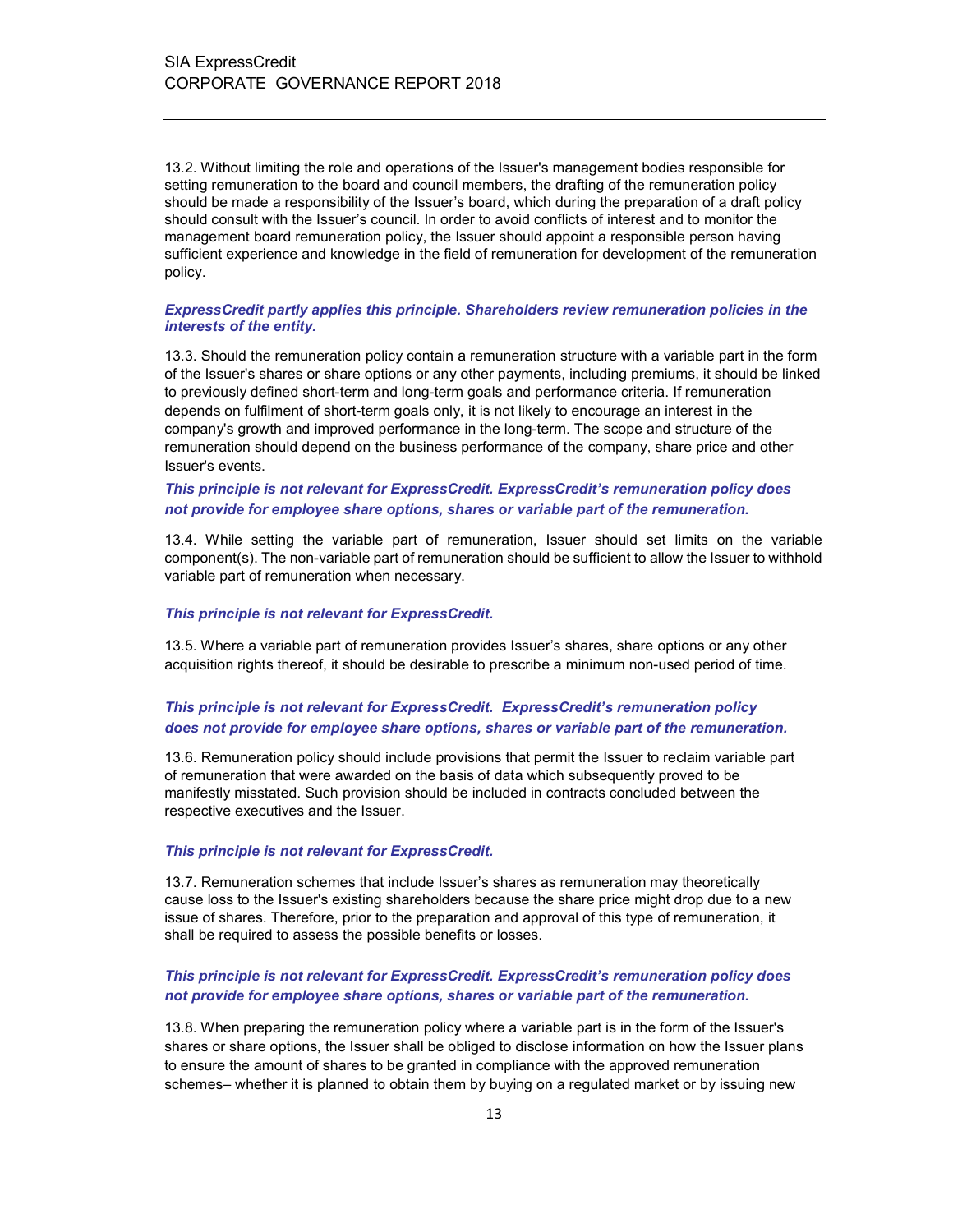shares.

# This principle is not relevant for ExpressCredit. ExpressCredit's remuneration policy does not provide for employee share options, shares or variable part of the remuneration.

13.9. While drafting the remuneration policy and envisaging awarding options entitling to the Issuer's shares, the Stock Exchange rules regarding distribution of share options should be taken into account.

# This principle is not relevant for ExpressCredit. ExpressCredit's remuneration policy does not provide for employee share options, shares or variable part of the remuneration.

13.10. While setting remuneration principles with regard to board and council members, they should include general approach as to compensations, if any, in cases when contracts with the said officials are terminated (termination payments). Termination payments should not be paid if the termination is due to inadequate performance.

#### ExpressCredit applies this principle.

13.11. It is recommended to set an adequate maximum amount of the termination payments which should not be higher than two years of the non-variable part of remuneration.

#### ExpressCredit applies this principle

#### 14. Remuneration Report

A clear and complete report on the remuneration policy with regard to the management body members of the Issuer should be made available to the shareholders. Public disclosure of the said information would allow the existing and potential shareholders to carry out a comprehensive evaluation of the Issuer's approach the remuneration issues; consequently, the Issuer's responsible body shall draft and made public the Remuneration Report.

14.1 The Issuer is obliged to make public the Remuneration Report – a complete report on the remuneration policy applied to the members of the Issuer's management bodies. Remuneration Report may be a separate document, or may be integrated in a special chapter of the Report prepared by the Issuer as recommended by Item 9 of the Introduction of the present Recommendations. The Remuneration Report should be posted on the Issuers website. 14.2 Remuneration Report should contain at least the following information:

- 1) Information as to the application of the remuneration policy to board and council members in the previous financial year, specifying the material changes to the Issuer's remuneration policy compared to the previous reporting period;
- 2) The proportion between the fixed and variable part of the remuneration for the respective category of officials;
- 3) Sufficient information as to linking the remuneration with performance. To consider the information sufficient, the report should contain:
	- An explanation how the choice of performance criteria contributes to the long term interest of the Issuer;
	- An explanation of the methods applied in order to determine whether performance criteria have been fulfilled;
- 4) Information about the Issuer's policy with regard to the contracts with the members of the Issuer's management bodies, the terms and conditions of the contracts (duration, notice deadlines about termination, including payments due in case of termination);
- 5) Information about the incentive schemes and the specifications and reasons for awarding